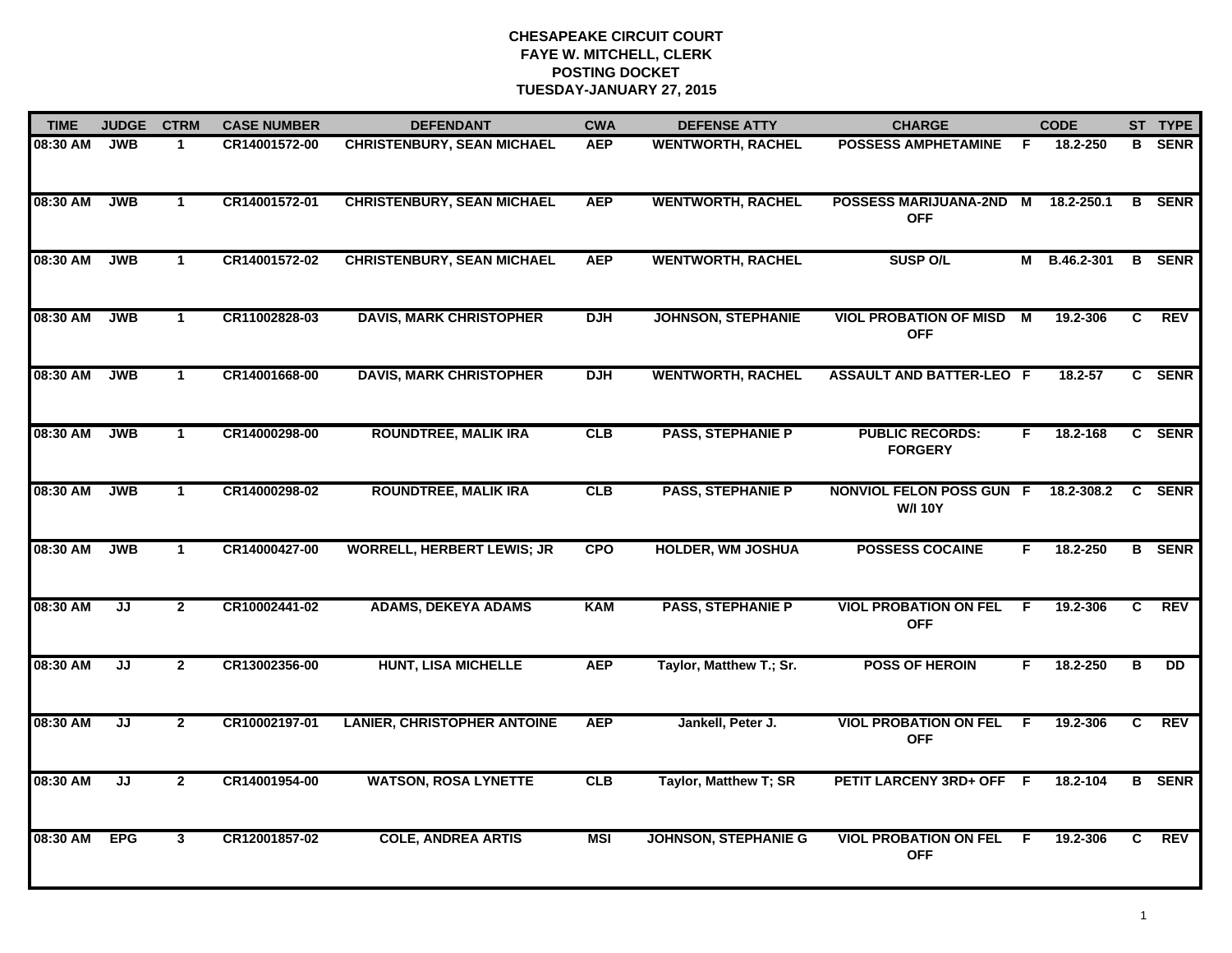| <b>TIME</b> | <b>JUDGE</b> | <b>CTRM</b>    | <b>CASE NUMBER</b> | <b>DEFENDANT</b>                    | <b>CWA</b> | <b>DEFENSE ATTY</b>         | <b>CHARGE</b>                                    |     | <b>CODE</b>  |                | ST TYPE    |
|-------------|--------------|----------------|--------------------|-------------------------------------|------------|-----------------------------|--------------------------------------------------|-----|--------------|----------------|------------|
| 08:30 AM    | <b>EPG</b>   | $\mathbf{3}$   | CR14001914-00      | <b>DOWELL, QUARTRAY DEVELL</b>      | <b>MSI</b> | <b>WEGMAN, ROBERT</b>       | <b>ELUDE</b>                                     | F.  | 46.2-817     |                | C SENR     |
| 08:30 AM    | <b>EPG</b>   | $\mathbf{3}$   | CR14001914-01      | <b>DOWELL, QUARTRAY DEVELL</b>      | <b>MSI</b> | <b>WEGMAN, ROBERT</b>       | <b>HIT AND RUN</b>                               |     | F C.46.2-894 |                | C SENR     |
| 08:30 AM    | <b>EPG</b>   | $\overline{3}$ | CR15000081-00      | <b>DUDLEY, LEQUA ORTEZ</b>          | <b>CPO</b> | <b>BROCCOLETTI, J</b>       | <b>POSSESS COCAINE</b>                           | F.  | 18.2-250     | В              | <b>UA</b>  |
| 08:30 AM    | <b>EPG</b>   | $\mathbf{3}$   | CR14002311-00      | <b>HUTCHINSON, VANCE PAUL</b>       | <b>MSI</b> | Jankell, Peter J.           | <b>VIOL PROBATION ON FEL</b><br><b>OFF</b>       | E   | 19.2-306     | C.             | <b>REV</b> |
| 08:30 AM    | <b>EPG</b>   | $\mathbf{3}$   | CR14000834-00      | <b>JORDAN, WILLIAM THOMAS</b>       | <b>MSI</b> | <b>PASS, STEPHANIE</b>      | <b>HABITUAL OFFENDER 2ND F</b>                   |     | B.46.2-357   | B              | <b>UA</b>  |
| 08:30 AM    | <b>EPG</b>   | $\mathbf{3}$   | CR14001288-00      | <b>LINDAHL, ADAM MICHAEL</b>        | <b>CPO</b> | <b>JONES, M COLSTON</b>     | <b>POSSESS HEROIN</b>                            | F.  | 18.2-250     |                | C SENR     |
| 08:30 AM    | <b>TSW</b>   | $\overline{4}$ | CR10001429-01      | <b>ELLINGTON, CHRISTOPHER S</b>     | <b>MLK</b> | <b>JOHNSON, STEPHANIE G</b> | <b>VIOL PROBATION ON FEL</b><br><b>OFF</b>       | - F | 19.2-306     | C              | <b>REV</b> |
| 08:30 AM    | <b>TSW</b>   | $\overline{4}$ | CR11000368-02      | <b>HOARD, DAVID EDWIN</b>           | <b>MLK</b> | <b>BUYRN, WILLIAM E</b>     | <b>VIOL PROBATION ON FEL</b><br><b>OFF</b>       | F.  | 19.2-306     | $\overline{c}$ | <b>REV</b> |
| 08:30 AM    | <b>TSW</b>   | 4              | CR14002598-00      | <b>MITCHELL, WILLIS LATHAN; III</b> | <b>DAW</b> | <b>MASON, SHARON B</b>      | <b>VIOL PROBATION ON FEL</b><br><b>OFF</b>       | E   | 19.2-306     | C.             | <b>REV</b> |
| 08:30 AM    | <b>TSW</b>   | 4              | CR11002899-00      | <b>WEAVER, ALVIN LEWIS</b>          | <b>MLK</b> | <b>BLACK, HUGH E; III</b>   | <b>PROBATION VIOLATION</b>                       | F.  | 19.2-306     | B              | <b>REV</b> |
| 08:30 AM    | <b>RDS</b>   | 6              | CR11001600-01      | <b>CLARK, SARAH NICHOLE</b>         | AWW        | Jankell, Peter J.           | <b>VIOL PROBATION ON FEL</b><br><b>OFF</b>       | - F | 19.2-306     | C.             | <b>REV</b> |
| 08:30 AM    | <b>RDS</b>   | 6              | CR14001352-00      | <b>JONES, FOLANDO ANTONIO</b>       | <b>DJH</b> | <b>SPENCER, JO ANNE</b>     | <b>FIREARM:POSS BY NON-</b><br><b>VIOL FELON</b> | E   | 18.2-308.2   |                | C SENR     |
| 08:30 AM    | <b>RDS</b>   | 6              | CR14001352-01      | <b>JONES, FOLANDO ANTONIO</b>       | <b>DJH</b> | <b>SPENCER, JO ANNE</b>     | <b>POSSESS HEROIN</b>                            | F   | 18.2-250     |                | C SENR     |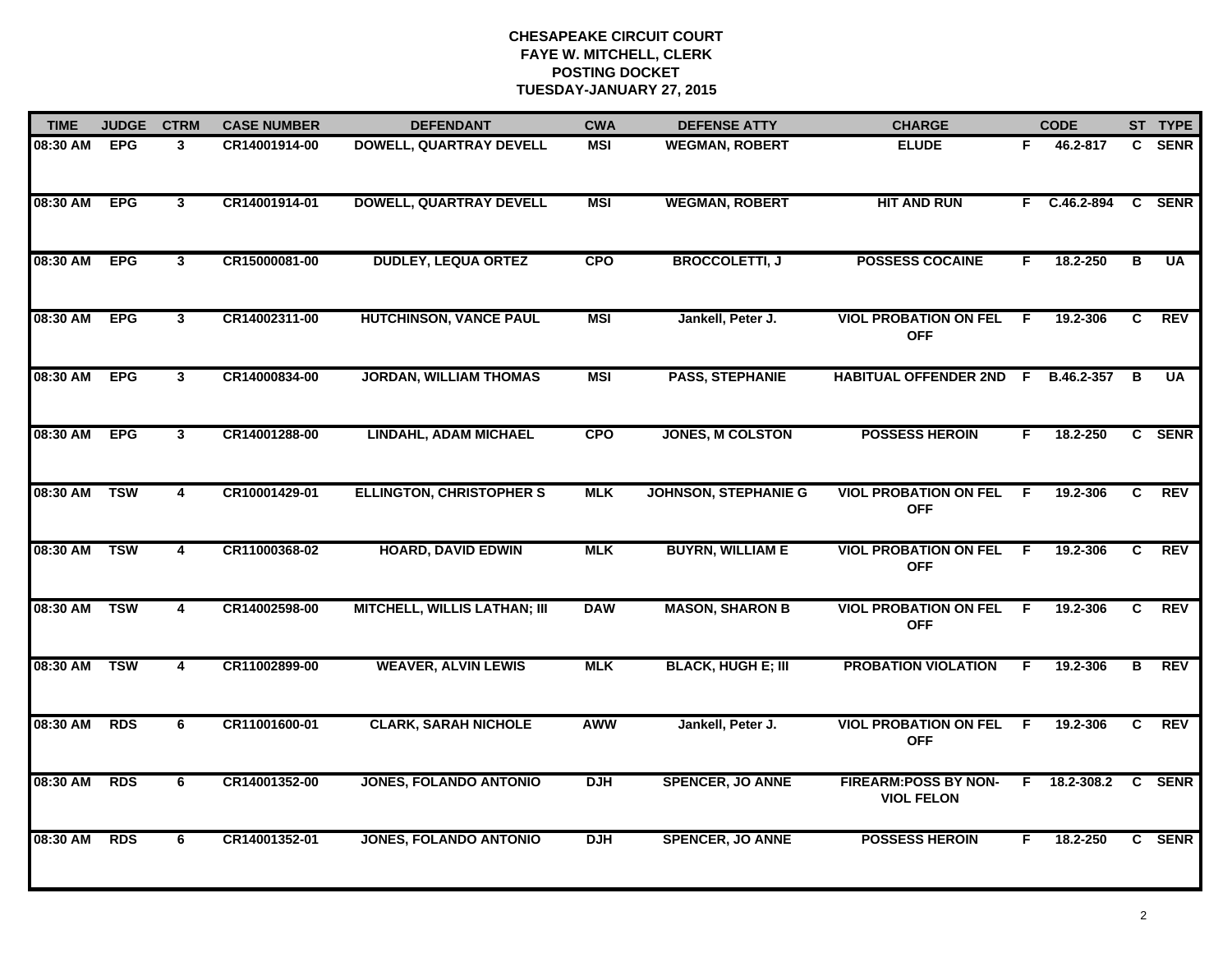| <b>TIME</b> | <b>JUDGE</b> | <b>CTRM</b>    | <b>CASE NUMBER</b> | <b>DEFENDANT</b>               | <b>CWA</b> | <b>DEFENSE ATTY</b>        | <b>CHARGE</b>                                   |    | <b>CODE</b>    |              | ST TYPE       |
|-------------|--------------|----------------|--------------------|--------------------------------|------------|----------------------------|-------------------------------------------------|----|----------------|--------------|---------------|
| 08:30 AM    | <b>RDS</b>   | 6              | CR14001194-01      | <b>ROBINSON, LISA B</b>        | <b>DJH</b> | <b>WENTWORTH, RACHEL</b>   | <b>POSSESS COCAINE</b>                          | F. | 18.2-250       |              | C SENR        |
| 08:30 AM    | <b>RDS</b>   | 6              | CR14000814-02      | <b>SMALL, SONDRIA MARTINA</b>  | <b>AHM</b> | <b>KOZAK, WARREN</b>       | <b>OBTAIN MONEY FALSE</b><br><b>PRETENSE</b>    | F  | 18.2-178       |              | <b>B</b> SENR |
| 08:30 AM    | <b>RDS</b>   | 6              | CR14000814-03      | <b>SMALL, SONDRIA MARTINA</b>  | <b>AHM</b> | <b>KOZAK, WARREN</b>       | <b>PROCURE CREDIT THRU</b><br><b>FALSE STMT</b> | F  | 18.2-186       |              | <b>B</b> SENR |
| 10:00 AM    | <b>JWB</b>   | $\mathbf{1}$   | CR14000884-00      | <b>MCLEAN, JOHN EDWARD; JR</b> | <b>CPO</b> | <b>O'HANLON, GRIFFIN M</b> | <b>POSSESS COCAINE</b>                          | F. | 18.2-250       |              | C TRYL        |
| 10:00 AM    | <b>JWB</b>   | $\mathbf{1}$   | CR14000884-01      | <b>MCLEAN, JOHN EDWARD; JR</b> | <b>CPO</b> | <b>O'HANLON, GRIFFIN M</b> | <b>POSSESS FIREARM</b><br><b>W/DRUGS</b>        |    | F 18.2-308.4   |              | C TRYL        |
| 10:00 AM    | <b>JWB</b>   | $\mathbf{1}$   | CR14000884-02      | <b>MCLEAN, JOHN EDWARD; JR</b> | <b>CPO</b> | <b>O'HANLON, GRIFFIN M</b> | <b>CARRY CONCEALED</b><br><b>WEAPON/CON FEL</b> |    | $F$ 18.2-308.2 | C            | <b>TRYL</b>   |
| 10:00 AM    | <b>JWB</b>   | $\mathbf{1}$   | CR14000884-03      | <b>MCLEAN, JOHN EDWARD; JR</b> | <b>CPO</b> | <b>O'HANLON, GRIFFIN M</b> | <b>FELON POSS WPN/AMMO</b><br>(NOT GUN)         | F. | 18.2-308.2     | C            | <b>TRYL</b>   |
| 10:00 AM    | JJ           | $\overline{2}$ | CR11002739-00      | <b>ARNOLD, ERICA MONIQUE</b>   | AWW        | <b>PASS, STEPHANIE</b>     | <b>POSS W/INT MANUF/ETC</b><br><b>SCH I/II</b>  | F  | 18.2-248       | $\mathbf{c}$ | <b>PLEA</b>   |
| 10:00 AM    | JJ           | $\mathbf{2}$   | CR11002739-01      | <b>ARNOLD, ERICA MONIQUE</b>   | <b>AWW</b> | <b>PASS, STEPHANIE</b>     | <b>POSS MARIJUANA</b>                           | м  | 18.2-250.1     | C            | <b>PLEA</b>   |
| 10:00 AM    | JJ           | $\overline{2}$ | CR11002739-02      | <b>ARNOLD, ERICA MONIQUE</b>   | AWW        | <b>PASS, STEPHANIE</b>     | <b>PWID SCH I/II DRUG POSS</b><br><b>FIREAR</b> | F  | 18.2-308.4     |              | C PLEA        |
| 10:00 AM    | JJ           | $\mathbf{2}$   | CR11002739-03      | <b>ARNOLD, ERICA MONIQUE</b>   | AWW        | <b>PASS, STEPHANIE</b>     | <b>FAIL TO APPEAR TRIAL</b>                     | M  | 18.2-456       | C            | CAP           |
| 10:00 AM    | JJ           | $\overline{2}$ | CR14002458-00      | <b>ARNOLD, JAMES DAVID</b>     | <b>AWW</b> | <b>Buyrn, William E</b>    | <b>POSSESS COCAINE</b>                          | F. | 18.2-250       |              | <b>B</b> TRYL |
| 10:00 AM    | JJ           | $\mathbf{2}$   | CR12001299-01      | <b>CAMP, DION LAMONT</b>       | <b>DAW</b> | <b>SLAVEN, RONALD</b>      | <b>VIOL PROBATION ON FEL</b><br><b>OFF</b>      | E  | 19.2-306       |              | C BOND        |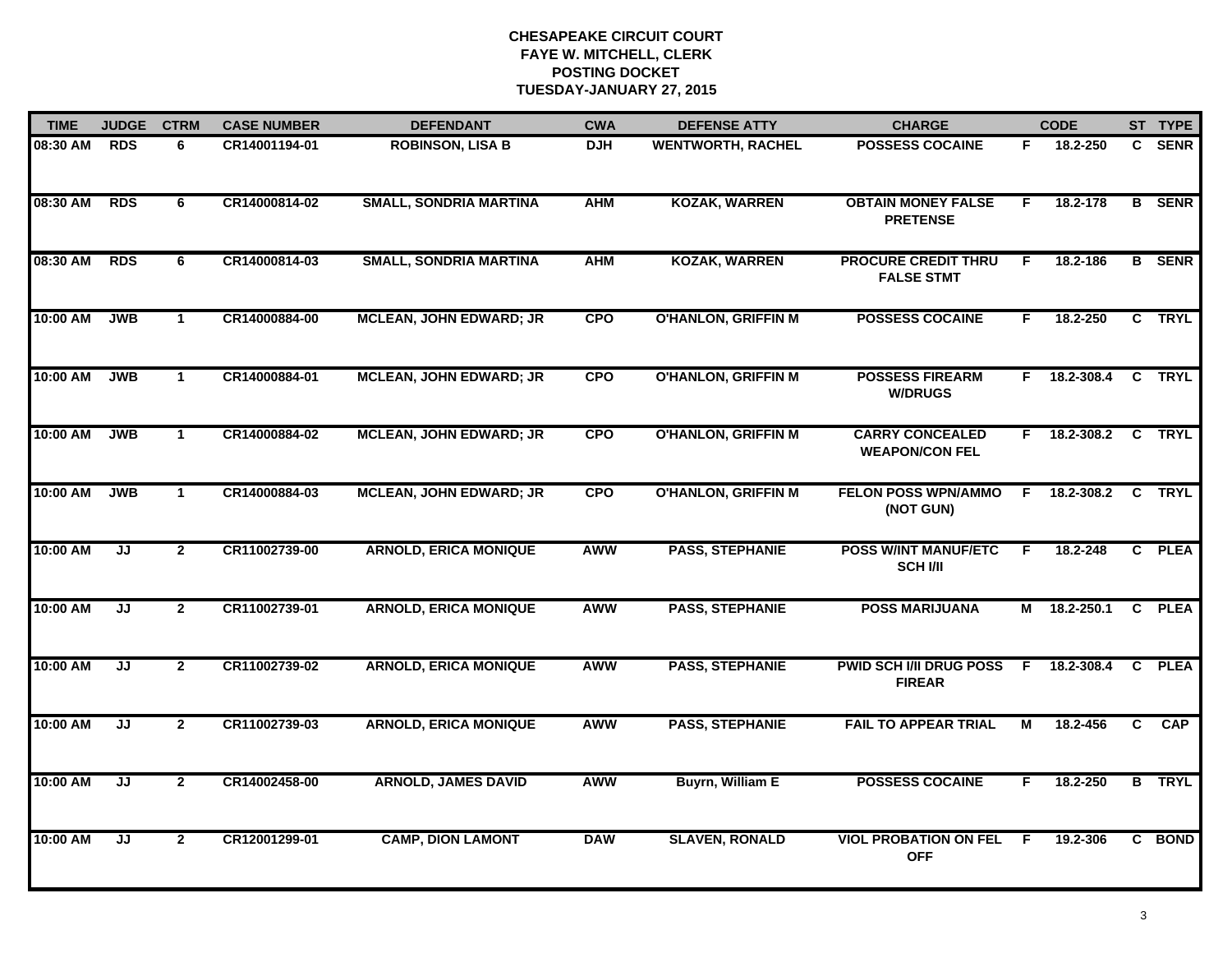| <b>TIME</b> | <b>JUDGE</b>                      | <b>CTRM</b>    | <b>CASE NUMBER</b> | <b>DEFENDANT</b>               | <b>CWA</b> | <b>DEFENSE ATTY</b>       | <b>CHARGE</b>                               |    | <b>CODE</b> |  | ST TYPE       |
|-------------|-----------------------------------|----------------|--------------------|--------------------------------|------------|---------------------------|---------------------------------------------|----|-------------|--|---------------|
| 10:00 AM    | JJ                                | $\overline{2}$ | CR15000045-00      | <b>GOMER, STACY ALAN</b>       | <b>MLK</b> | <b>JOHNSON, STEPHANIE</b> | <b>GRAND LARCENY</b>                        | F. | 18.2-95     |  | <b>B</b> PLEA |
| 10:00 AM    | JJ                                | $\overline{2}$ | CR15000045-01      | <b>GOMER, STACY ALAN</b>       | <b>MLK</b> | <b>JOHNSON, STEPHANIE</b> | <b>STATUTORY BURGLARY-</b><br><b>ARMED</b>  | -F | 18.2-91     |  | <b>B</b> PLEA |
| 10:00 AM    | JJ                                | $\overline{2}$ | CR15000045-02      | <b>GOMER, STACY ALAN</b>       | <b>MLK</b> | <b>JOHNSON, STEPHANIE</b> | <b>STATUTORY BURGLARY-</b><br><b>ARMED</b>  | F. | 18.2-91     |  | <b>B</b> PLEA |
| 10:00 AM    | JJ                                | $\overline{2}$ | CR15000045-03      | <b>GOMER, STACY ALAN</b>       | <b>MLK</b> | <b>JOHNSON, STEPHANIE</b> | <b>GRAND LARCENY</b>                        | F. | $18.2 - 95$ |  | <b>B</b> PLEA |
| 10:00 AM    | JJ                                | $\mathbf{2}$   | CR15000045-04      | <b>GOMER, STACY ALAN</b>       | <b>MLK</b> | <b>JOHNSON, STEPHANIE</b> | <b>STATUTORY BURGLARY-</b><br><b>ARMED</b>  | F. | 18.2-91     |  | <b>B</b> PLEA |
| 10:00 AM    | JJ                                | $\mathbf{2}$   | CR15000045-05      | <b>GOMER, STACY ALAN</b>       | <b>MLK</b> | <b>JOHNSON, STEPHANIE</b> | <b>GRAND LARCENY</b>                        | F. | 18.2-95     |  | <b>B</b> PLEA |
| 10:00 AM    | JJ                                | $\overline{2}$ | CR14001720-00      | <b>HALE, SAMANTHA SUE</b>      | <b>MLK</b> |                           | <b>MALICIOUS WOUNDING</b>                   | F. | $18.2 - 51$ |  | <b>B</b> TRYL |
| 10:00 AM    | $\overline{\mathsf{J}\mathsf{J}}$ | $\overline{2}$ | CR14002460-00      | <b>KING, SHANNA CARROLL</b>    | <b>AWW</b> | Taylor, Matthew T; SR     | <b>POSSESS COCAINE</b>                      | F  | 18.2-250    |  | <b>B</b> TRYL |
| 10:00 AM    | $\overline{\mathsf{J}\mathsf{J}}$ | $\overline{2}$ | CR15000046-00      | <b>SIMON, REGINA ELAINE</b>    | <b>MLK</b> | <b>GIVANDO, STEPHEN</b>   | <b>REC/BUY STOLEN GOODS</b><br>> \$200      | F. | 18.2-108    |  | <b>B</b> PLEA |
| 10:00 AM    | JJ                                | $\mathbf{2}$   | CR15000046-01      | <b>SIMON, REGINA ELAINE</b>    | <b>MLK</b> | <b>GIVANDO, STEPHEN</b>   | <b>CONSPIRE TO COMMIT</b><br><b>LARCENY</b> | F. | $18.2 - 23$ |  | <b>B</b> PLEA |
| 10:00 AM    | JJ                                | $\overline{2}$ | CR15000046-02      | <b>SIMON, REGINA ELAINE</b>    | <b>MLK</b> | <b>GIVANDO, STEPHEN</b>   | <b>STATUTORY BURGLARY</b>                   | F  | 18.2-91     |  | <b>B</b> PLEA |
| 10:00 AM    | $\overline{\mathsf{J}\mathsf{J}}$ | $\overline{2}$ | CR15000046-03      | <b>SIMON, REGINA ELAINE</b>    | <b>MLK</b> | <b>GIVANDO, STEPHEN</b>   | <b>GRAND LARCENY</b>                        | F. | 18.2-95     |  | <b>B</b> PLEA |
| 10:00 AM    | <b>RDS</b>                        | 6              | CR14002213-00      | <b>BYNUM, MIRIAM ELIZABETH</b> | <b>AEP</b> | Jones, David L            | <b>GRAND LARCENY</b>                        | F  | 18.2-95     |  | C TRYL        |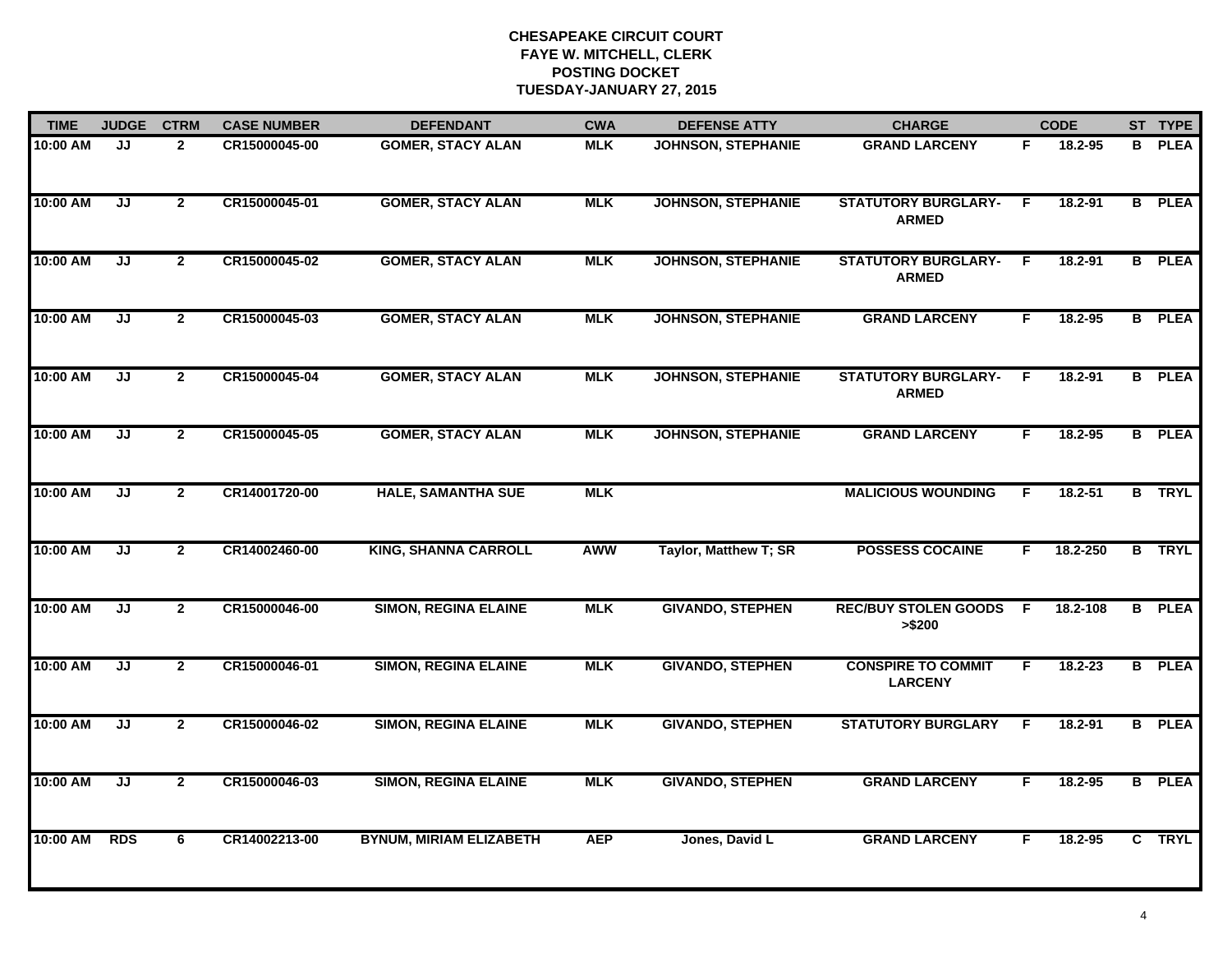| <b>TIME</b> | <b>JUDGE</b> | <b>CTRM</b> | <b>CASE NUMBER</b> | <b>DEFENDANT</b>                   | <b>CWA</b> | <b>DEFENSE ATTY</b>      | <b>CHARGE</b>                                   |                   |            |    | <b>CODE</b> | <b>ST</b> | <b>TYPE</b> |
|-------------|--------------|-------------|--------------------|------------------------------------|------------|--------------------------|-------------------------------------------------|-------------------|------------|----|-------------|-----------|-------------|
| 10:00 AM    | <b>RDS</b>   | 6.          | CR14002213-01      | <b>BYNUM, MIRIAM ELIZABETH</b>     | <b>AEP</b> | Jones, David L           | <b>LARCENY W/INTENT TO</b><br><b>SELL</b>       | F.<br>18.2-108.01 |            | C. | <b>TRYL</b> |           |             |
| 10:00 AM    | <b>RDS</b>   | 6           | CR14002574-00      | <b>CROCKETT, JASON CHRISTOPHER</b> | <b>KAM</b> | <b>CROUNSE, LONDON C</b> | <b>VIOL PROBATION ON FEL</b><br><b>OFF</b>      | F.                | 19.2-306   | C. | <b>BOND</b> |           |             |
| 10:00 AM    | RDS          | 6.          | CR14001339-00      | <b>LAWHORN, ALEX W</b>             | <b>KAM</b> | <b>ANDREWS, MARK</b>     | <b>SHOOT AT OCCUPIED</b><br><b>VEHICLE</b>      | F.                | 18.2-154   | B  | <b>TRYL</b> |           |             |
| 10:00 AM    | <b>RDS</b>   | 6           | CR14001339-01      | <b>LAWHORN, ALEX W</b>             | <b>KAM</b> |                          | DESTRUCT PROP W/INTENT M<br>$<$ \$1000          |                   | 18.2-137   | B  | <b>TRYL</b> |           |             |
| 10:00 AM    | <b>RDS</b>   | 6           | CR14002211-00      | ROUNTREE, DARRYLL JARMAL           | <b>CPO</b> | Taylor, Matthew T; SR    | <b>PWID MARIJUANA</b>                           | F.                | 18.2-248.1 | в  | <b>TRYL</b> |           |             |
| 10:00 AM    | <b>RDS</b>   | 6.          | CR14001356-00      | <b>WOODHOUSE, WILLIAM GEORGE</b>   | <b>KAM</b> | <b>JONES, M COLSTON</b>  | <b>FAIL TO REGISTER AS SEX</b><br><b>OFFEND</b> | - F               | 18.2-472.1 | B. | TRYL        |           |             |